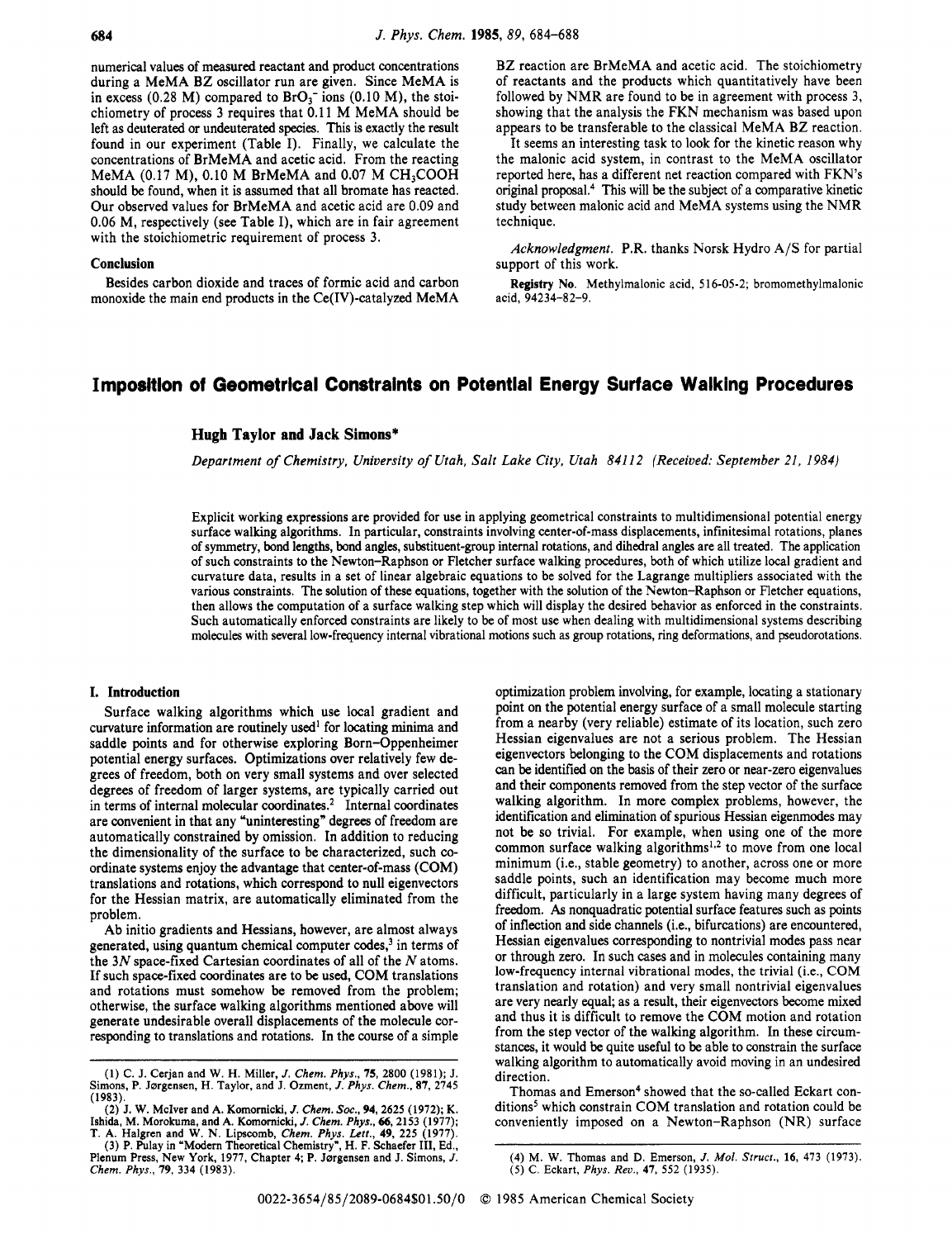walking algorithm<sup>1</sup> by the method of Lagrange multipliers. These and any other constraints of the *linear* form6

$$
\mathbf{A}^{\mathrm{T}}\boldsymbol{\omega} = 0 \tag{1}
$$

where  $\omega$  is the step vector of the NR iteration process and A is a so-called constraint vector (independent of  $\omega$ ) simply add one equation and one variable (the corresponding Lagrange multiplier) to the linear equations of the NR procedure. For such linear constraint equations, the Lagrange multiplier can be evaluated analytically as demonstrated below in section 11.

Constraint conditions which are not linear in the step vector *w,* however, require numerical evaluation of the corresponding Lagrange multiplier. Such a constraint arises, for example, in implementing the Fletcher surface walking algorithm, $^{1,7}$  in which the usual NR formula is modified by the imposition of a steplength constraint quadratic in  $\omega$  (see section II for details). In this case, there is only one nonlinear condition, and hence the corresponding Lagrange multiplier is easily determined by linesearch methods.<sup>1</sup> The simultaneous determination of several such multipliers, however, would constitute a nontrivial multidimensional optimization problem in itself and thus is, in our opinion, to be avoided.

It is of interest, then, to further consider the application of various classes of linear constraints to the NR and closely related algorithms, since most of the commonly employed surface walking procedures are of these forms. Rigorously linear constraints include those eliminating steps along vectors corresponding to COM translations and infinitesimal rotations, as well as the imposition of planes of symmetry. The constraint of quantities which result in conditions nonlinear in the step vector  $\omega$ , such as bond lengths and angles, may, if the step sizes used in the surface walking procedures can be controlled and kept small, be linearized and thus made computationally tractable. That is, just as the nonlinear finite-rotation constraint may be approximated for small steps by the linear infinitesimal-rotation constraint, other nonlinear conditions may be expanded in *w* and truncated at first order. The resulting *linearized* constraints are particularly well suited to the Fletcher constrained-step-length algorithm,<sup>1,7</sup> which can guarantee small relative changes in interatomic distances. In the discussion of section 111, exact expressions of the form of *eq* 1 are obtained for the constraints relating to COM translations and infinitesimal rotations (the Eckart conditions) and for the conservation of a plane of symmetry. Linearized expressions of the same form are then developed for fixing bond lengths, bond angles, substituent group internal rotations, and dihedral angles.

### **11. Computational Implementation of Linear and Linearized Constraints within Newton and Related Walking Procedures**

In the straightforward NR algorithm, the Fletcher<sup>1,7</sup> algorithm, and the various quasi-Newton methods, the potential energy function being optimized is approximated locally by the first three terms of its Taylor series:

$$
E(\omega) \approx \tilde{E}(\omega) = E_0 + \mathbf{F}^{\mathrm{T}} \omega + \frac{1}{2} \omega^{\mathrm{T}} H \omega \qquad (2)
$$

The energy  $E_0$ , the gradient **F**, and the Hessian matrix *H* can presently all be obtained by quantum chemical methods<sup>3</sup> even for

$$
(\nabla_{\omega} \cos \phi)^{T} \omega + \cos \phi (\omega = 0) = \cos \phi_{0}
$$

#### *The Journal of Physical Chemistry, Vol. 89, No. 4, 1985* **685**

correlated wave functions. The step vector  $\omega$  is determined by requiring that  $\tilde{E}(\omega)$  be stationary with respect to variation in  $\omega$ . **A** set of *M* constraints of the form of eq *1* may be imposed on  $\omega$  by subtracting the term  $\sum_{i=1}^{M} \lambda_i (\mathbf{A}_i^T \omega)$  from the right-hand side of *eq 2* thereby generating a new function to be made stationary with respect to variations in  $\omega$ . In the case of the Fletcher walking algorithm, the step length  $\omega^T \omega$  is also constrained to equal the specified value  $h^2$  through the addition of another Lagrange multiplier term  $\lambda/2(h^2 - \omega^T \omega)$  to the right-hand side of eq 2. With the inclusion of both step-length and step-direction constraint terms (i.e., terms such as in eq 1), the condition that  $\tilde{E}(\omega)$  be stationary with respect to *w* reads

$$
\nabla_{\omega}\tilde{E} = 0 = \mathbf{F} - \sum_{i}^{M} \lambda_{i} \mathbf{A}_{i} - (\lambda \mathbf{I} - \mathbf{H})\omega
$$
 (3)

so the optimal step is given as

$$
\omega = (\lambda I - H)^{-1} [\mathbf{F} - \sum_{i}^{M} \lambda_i \mathbf{A}_i]
$$
 (4)

In the absence of any constraints, eq **3** reduces to the familiar NR formula. If the step-length constraint (i.e.,  $\lambda$ ) is ignored, eq 3 and **4** reduce to the case treated by ref **4.** 

To find the optimal step vector  $\omega$ , then, it remains to determine the Lagrange multipliers  $\lambda$  and  $\lambda_i$ , using

$$
\partial \tilde{E} / \partial \lambda_i = \mathbf{A}_i^{\mathrm{T}} \omega = 0, \quad i = 1, 2, ..., M \tag{5}
$$

$$
\partial \tilde{E} / \partial \lambda = \frac{1}{2} (h^2 - \omega^{\mathrm{T}} \omega) \ge 0 \tag{6}
$$

Substitution of *eq* **4** in to *eq 5* yields

$$
0 = A_i^T \omega = A_i^T (\lambda I - H)^{-1} [F - \sum_{j}^{M} \lambda_j A_j], \quad i = 1, 2, ..., M \quad (7)
$$

Rearranging eq 7, and defining the  $M \times M$  matrix

$$
D_{ij} = \mathbf{A}_i^{\mathrm{T}} (\lambda \mathbf{I} - \mathbf{H})^{-1} \mathbf{A}_j \tag{8}
$$

and the *M* vector

$$
f_i = \mathbf{A}_i \mathbf{I} (\lambda \mathbf{I} - \mathbf{H})^{-1} \mathbf{F}
$$
 (9)

yields a set of linear equations

$$
\sum_{j}^{M} D_{ij} \lambda_j = f_i, \quad i = 1, 2, ..., M
$$
 (10)

which (given  $\lambda$ ) can be solved to determine the  $\lambda_i$ .

The numerical evaluation of the step-length parameter  $\lambda$  via eq *6,* which has been discussed in more detail elsewhere,' must be modified slightly to allow for the introduction of the above linear constraints within the Fletcher constrained-step-length algorithm. It should be kept in mind' that the solution of *eq 6* even in the absence of the linear step-direction constraints  $(\lambda_i)$  involves a nonlinear equation having many branches (i.e., eq 6 with  $\omega$  from eq 4 is nonlinear in  $\lambda$ ). Hence it is instructive to cover briefly how eq 6 is solved when the  $\lambda_i$  are absent.

In the conventional Fletcher algorithm, the step vector  $\omega$  is first calculated for  $\lambda = 0$ . If the length of the resulting NR step is *within* the so-called trust radius *h,* and if the Hessian matrix *H*  has the number of negative eigenvalues appropriate to the stationary point (e.g., minimum or saddle point) toward which one is walking, then this simple NR step is taken. If one or both of these conditions is not met, a line search in  $\lambda$  is carried out until both a step vector *w* having length *h* and a shifted Hessian *(H*   $-\lambda I$ ) having the proper number of positive and negative eigenvalues are obtained. The introduction of the additional linear constraints described above requires that the calculation of *w* at each iteration of the line search (i.e., value of  $\lambda$ ) be modified both to generate, via eq 10, new values of the  $\lambda_i$  for each value of  $\lambda$ and to evaluate the square of the step length according to

$$
\omega^{\mathrm{T}}\omega = [\mathbf{F}^{\mathrm{T}} - \sum_{i}^{M} \lambda_i \mathbf{A}_i^{\mathrm{T}}] (\lambda \mathbf{I} - \mathbf{H})^{-2} [\mathbf{F} - \sum_{i}^{M} \lambda_i \mathbf{A}_i]
$$
(11)

Equation *1 1* differs from the unconstrained steplength expression

<sup>(6)</sup> These linear constraints could be more generally written as  $A^T \omega = c$ , where  $c$  is a scalar determined at the outset of each iteration. For a linearized constraint, for example, **on** the cosine of a bond angle (see section IIIc) one might replace eq 30 with

where  $\phi(\omega=0)$  denotes the value of the bond angle at the start of the current potential surface walking iteration, and  $\phi_0$  is the value of the angle specified at the outset of the surface walk (i.e., the value at which  $\phi$  is to remain fixed). Rather than simply eliminate first-order changes in  $\cos \phi$ , the above condition would hopefully correct cos  $\phi$  toward the desired value cos  $\phi_0$  as the surface walk proceeded. The use of this form, however, raises questions of stability and of rate of convergence, which we have not yet explored either formally and of rate of convergence, which we have not yet explored either formally or numerically. For example, **see** B. van de Graaf and J. M. A. Baas, *J. Comp. Chem.,* **5, 314-321 (1984).** 

**<sup>(7)</sup>** R. Fletcher, "Practical Methods of Optimization", Vol. **1,** Wiley, New York, **1980.**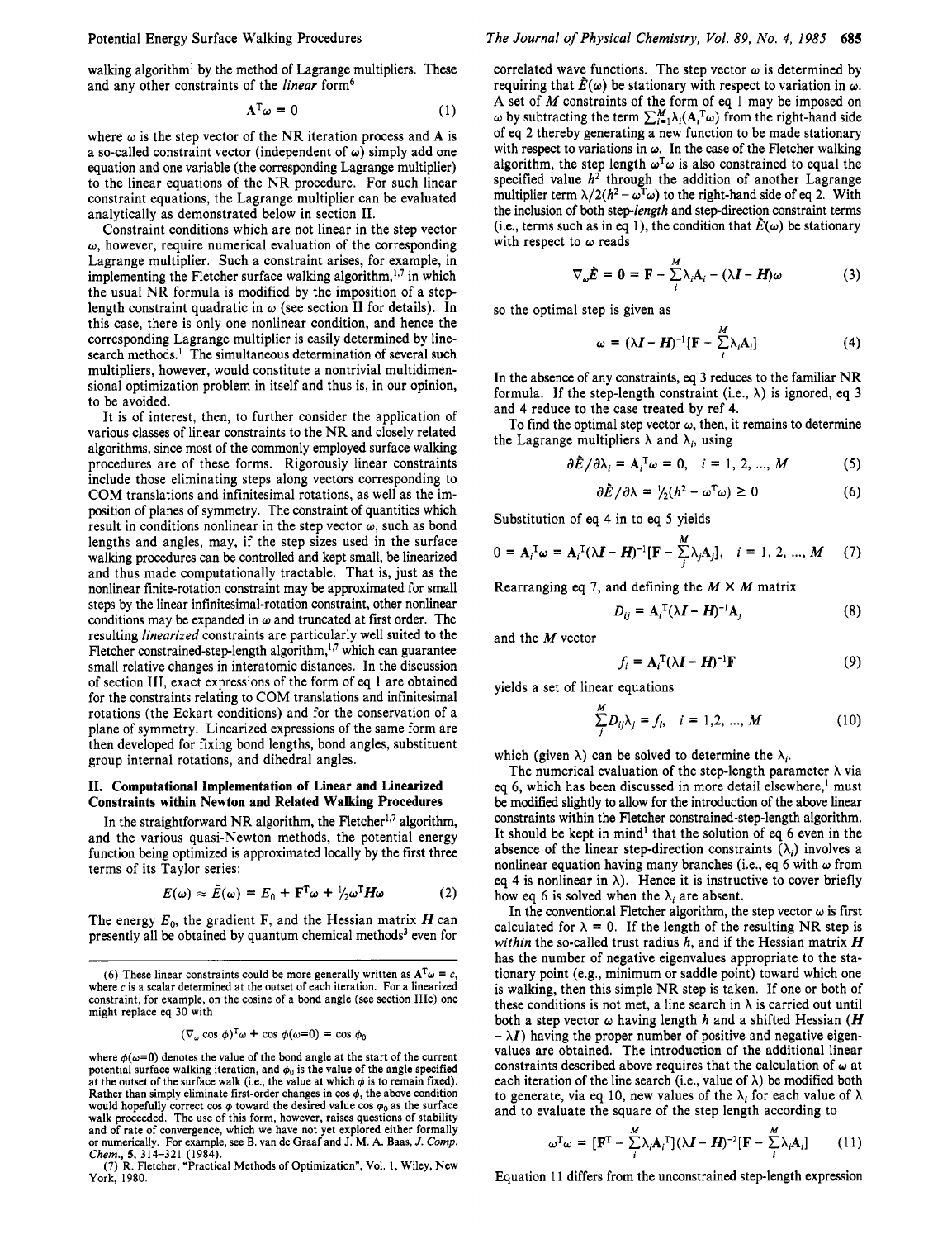of ref 3 only in that the gradient elements **F** are replaced by a "reduced force"

$$
\mathbf{F}_{\text{red}} = \mathbf{F} - \sum_{i}^{M} \lambda_i \mathbf{A}_i \tag{12}
$$

Since the inverse matrix  $(\lambda I - H)^{-2}$  appearing in eq 11 is the same as that appearing in the unconstrained version, the poles in  $\omega^T \omega$ occur where  $\lambda$  coincides with the eigenvalues of H as is the case in the conventional Fletcher process of ref 1 and 7.

Having thus outlined how the line-search methods of ref 1 and 7 can be combined with eq 10 to determine both  $\lambda$  and the  $\{\lambda_i\}$ parameters and hence to carry out Fletcher-type potential surface walks, let us turn our attention to formulating each of the constraints mentioned earlier in a form which is linear in *w* and which appears as in eq 1.

## **111. Development of Working Constraint Equations**

*A. Eckart Conditions.* The threefold condition that a step vector of a potential energy surface walking algorithm not translate the COM can be written as

$$
\sum_{i=1}^{N} m_i \mathbf{s}_i = \mathbf{0} \tag{13}
$$

where the  $m_i$  are the atomic masses, the three vectors  $s_i$  are the corresponding atomic displacements generated by the surface walking procedure, and the index *i* runs over the N atoms of the system. These equations can be rewritten in the notation used earlier as

$$
\mathbf{a}_j^{\mathrm{T}}\omega = 0, \quad j = 1, 2, 3 \tag{14}
$$

where  $\omega$  is the step vector obtained simply by arranging the  $s_i$  so that

$$
\omega_{3(i-1)+j} = (\mathbf{s}_i)_j \tag{15}
$$

where  $i$  and  $j$  again index the  $N$  atoms and the three spatial coordinates, respectively. The three COM translation constraint vectors  $a_i$  have components

$$
(\mathbf{a}_{j})_{k} = \sum_{i=1}^{N} \delta_{k,3(i-1)+j} m_{i}
$$
 (16)

For example, for  $j = 1$  (i.e., the x direction) the  $a_j^T$  vector has elements  $(m_1 00 m_2 00 m_3 00 m_4 00 ... m_N 00)$ .

The three infinitesimal rotation constraints can be written as

$$
\sum_{i=1}^{N} m_i(\mathbf{r}_i \times \mathbf{s}_i) = \mathbf{0}
$$
 (17)

where  $\mathbf{r}_i$  is the absolute spatial coordinate vector (i.e., in a laboratory-fixed coordinate system) of the ith atom. To express eq 17 in the form shown in eq 1, the three components of the cross product are first written as matrix products:

$$
\sum_{i=1}^{N} m_i \mathbf{r}_i^{\mathrm{T}} \mathbf{C}^k \mathbf{s}_i = 0, \quad k = 1, 2, 3 \tag{18}
$$

where the elements of the matrices  $C^k$  are defined in terms of the Levi-Civita permutation symbol as

$$
C_{mn}^k = \epsilon_k m_n = \begin{cases} 0 \text{ if any two of } k, m, \text{ and } n \text{ are equal} \\ +1 \text{ for } k, m, n \text{ an even permutation of } 1, 2, 3 \\ -1 \text{ for } k, m, n \text{ an odd permutation of } 1, 2, 3 \end{cases}
$$
(19)

Next, just as the  $s_i$  were combined to define  $\omega$ , the elements of the coordinate vectors  $\mathbf{r}_i$  are concatenated to define a 3N vector **q** 

$$
\mathbf{q}_{3(i-1)+j} = (\mathbf{r}_i)_j \tag{20}
$$

so that **q** has elements  $(r_{1x}r_{1y}r_{1z}r_{2x}r_{2y}r_{2z} ...)$ . Finally, eq 18 are rewritten in the desired form

$$
\mathbf{q}^{\mathrm{T}} \mathbf{R}^k \omega = 0, \quad k = 1, \, 2, \, 3 \tag{21}
$$

where the three  $3N \times 3N$  matrices  $\mathbb{R}^k$  are block diagonal, with

the *i*th 3  $\times$  3 diagonal subblock of each  $R^k$  equal to  $m_i C^k$ . The structure of  $q$ ,  $\omega$ , and the  $\mathbb{R}^k$  is such that when, for example, the product  $q^{T}R^{1}\omega$  is evaluated, the subblock  $m_{i}C^{1}$  in  $R^{1}$  is multiplied by those elements of **q** and  $\omega$  which contain  $\mathbf{r}_i$  and  $\mathbf{s}_i$ , respectively, thereby contributing the term  $m_i(\mathbf{r}_i \times \mathbf{s}_i)_x$ .

*B. Plane of Symmetry Constraints.* The requirement that a plane of symmetry be preserved by a step  $\omega$  imposes  $(3N - L)/2$ linear conditions on the step vector  $\omega$ , where *L* is the number of atoms which lie within the symmetry plane. Given one unit three-vector  $\hat{n}$  normal to the plane (i.e., oriented along the internuclear axis connecting two symmetrically located atoms) and two linearly independent unit three-vectors  $\hat{a}$  and  $\hat{b}$  orthogonal to  $\hat{n}$ , the conditions needed to specify reflection symmetry can be written in the form of eq 1 as follows. Any atom (labeled  $k$ ) lying in the symmetry plane is constrained to remain within the plane by insisting that its displacement have **no** component along *ii:* 

$$
(0,...,0,n_x,n_y,n_z,0,...,0)\cdot \omega = 0 \qquad (22)
$$

Here  $n_x$ ,  $n_y$ , and  $n_z$  appear in the positions labeled  $3k - 2$ ,  $3k - 1$ 1, and  $3k$ , respectively. Similarly, each symmetrically located pair *of* atoms, *i* and j, not lying in the plane is constrained to mpve antisymmetrically along  $\hat{n}$  and symmetrically along  $\hat{a}$  and  $\hat{b}$ :

$$
(0,...,0,n_x,n_y,n_z,0,...,0,n_x,n_y,n_z,0,...,0) \cdot \omega = 0 \qquad (23)
$$

$$
(0,...,0,a_x,a_y,a_z,0,...,0,-a_x,-a_y,-a_z,0,...,0) \cdot \omega = 0 \qquad (24)
$$

$$
(0,...,0,b_x,b_y,b_z,0,...,0,-b_x,-b_y,-b_z,0,...0) \cdot \omega = 0 \qquad (25)
$$

In the above constraint vectors, the  $n_x n_y n_z$ ,  $a_x a_y a_z$  and  $b_x b_y$  $b<sub>z</sub>$  elements occur in the positions of the *i*th and *j*th atoms.

*C. Bond Angle Constraints.* All of the above constraint conditions (eq 14, 21-25) involve rigorously linear expressions. The nonlinear condition that a step in a surface walk leave a bond angle unchanged is most conveniently written in terms of the cosine of the angle. To fix the cosine of the angle  $\phi$  between the two internuclear axes joining atom *i* with atoms *j* and k, respectively, requires that

$$
(\mathbf{r}_j + \mathbf{s}_j - \mathbf{r}_i - \mathbf{s}_i)^{\mathrm{T}} (\mathbf{r}_k + \mathbf{s}_k - \mathbf{r}_i - \mathbf{s}_i) |\mathbf{r}_j + \mathbf{s}_j - \mathbf{r}_i - \mathbf{s}_i|^{-1} |\mathbf{r}_k + \mathbf{s}_k - \mathbf{r}_i - \mathbf{s}_i|^{-1} - (\mathbf{r}_j - \mathbf{r}_i)^{\mathrm{T}} (\mathbf{r}_k - \mathbf{r}_i) |\mathbf{r}_j - \mathbf{r}_i|^{-1} |\mathbf{r}_k - \mathbf{r}_i|^{-1} = 0
$$
 (26)

where, as above,  $\mathbf{r}_i$  is the absolute position of atom *i* and  $\mathbf{s}_i$  is the corresponding component of the (NR or Fletcher) step vector. Equation 26 can be rewritten in terms of the 3N-vectors **q** and *w* as

$$
\begin{aligned} &(\mathbf{q}+\omega)^{\mathrm{T}}Q^{jkl}(\mathbf{q}+\omega)[(\mathbf{q}+\omega)^{\mathrm{T}}Q^{ljl}(\mathbf{q}+\omega)\times\\ &(\mathbf{q}+\omega)^{\mathrm{T}}Q^{kik}(\mathbf{q}+\omega)]^{-1/2}-\mathbf{q}^{\mathrm{T}}Q^{lik}\mathbf{q}[\mathbf{q}^{\mathrm{T}}Q^{ljl}\mathbf{q}\mathbf{q}^{\mathrm{T}}Q^{kik}\mathbf{q}]^{-1/2}=0\\ &(\text{27})\end{aligned}
$$

where the  $3N \times 3N$  *Q* matrices are defined so that

$$
\mathbf{q}^{\mathrm{T}}Q^{ijkl}\mathbf{q} = (\mathbf{r}_i - \mathbf{r}_j)^{\mathrm{T}}(\mathbf{r}_k - \mathbf{r}_l) = \mathbf{r}_i^{\mathrm{T}}\mathbf{r}_k - \mathbf{r}_i^{\mathrm{T}}\mathbf{r}_l - \mathbf{r}_j^{\mathrm{T}}\mathbf{r}_k + \mathbf{r}_j^{\mathrm{T}}\mathbf{r}_l \quad (28)
$$

The matrix  $Q^{ijkl}$  defined in eq 28 contains two positive and two negative  $3 \times 3$  identity matrix subblocks, one of which is associated with each of the four vector dot products in the far right-hand side of eq 28:

$$
Q^{ijkl} = i \quad 0, \dots, I, \dots, -I, \dots, 0
$$
\n
$$
j \quad 0, \dots, -I, \dots, 0
$$
\n
$$
\vdots \quad \vdots \quad \vdots
$$
\n
$$
\vdots \quad \vdots \quad \vdots
$$
\n
$$
\vdots \quad \vdots \quad \vdots
$$
\n
$$
\vdots \quad \vdots \quad \vdots
$$
\n
$$
\vdots \quad \vdots \quad \vdots
$$
\n
$$
\vdots \quad \vdots \quad \vdots
$$
\n
$$
\vdots \quad \vdots \quad \vdots
$$
\n
$$
\vdots \quad \vdots \quad \vdots
$$
\n
$$
\vdots \quad \vdots \quad \vdots
$$
\n
$$
\vdots \quad \vdots
$$
\n
$$
\vdots \quad \vdots
$$
\n
$$
\vdots \quad \vdots
$$
\n
$$
\vdots \quad \vdots
$$
\n
$$
\vdots \quad \vdots
$$
\n
$$
\vdots \quad \vdots
$$
\n
$$
\vdots \quad \vdots
$$
\n
$$
\vdots \quad \vdots
$$
\n
$$
\vdots \quad \vdots
$$
\n
$$
\vdots \quad \vdots
$$
\n
$$
\vdots \quad \vdots
$$
\n
$$
\vdots \quad \vdots
$$
\n
$$
\vdots \quad \vdots
$$
\n
$$
\vdots \quad \vdots
$$
\n
$$
\vdots \quad \vdots
$$
\n
$$
\vdots \quad \vdots
$$
\n
$$
\vdots \quad \vdots
$$
\n
$$
\vdots \quad \vdots
$$
\n
$$
\vdots \quad \vdots
$$
\n
$$
\vdots \quad \vdots
$$
\n
$$
\vdots \quad \vdots
$$
\n
$$
\vdots \quad \vdots
$$
\n
$$
\vdots \quad \vdots
$$
\n
$$
\vdots \quad \vdots
$$
\n
$$
\vdots \quad \vdots
$$
\n
$$
\vdots \quad \vdots \quad \vdots
$$
\n
$$
\vdots \quad \vdots
$$
\n
$$
\vdots \quad \vdots
$$
\n
$$
\vdots \quad \vdots
$$
\n<math display="block</math>

If the first term in eq 27 is expanded in a Taylor series around  $\omega = 0$ , the zeroth-order term in the series cancels the second term in the equation. Keeping only the terms which are first-order in *w* generates the *linearized* constraint expression which reads

$$
(\nabla_{\omega}\cos\,\phi)^{\mathrm{T}}\omega=0\tag{30}
$$

where the constraint vector appearing in eq 30 is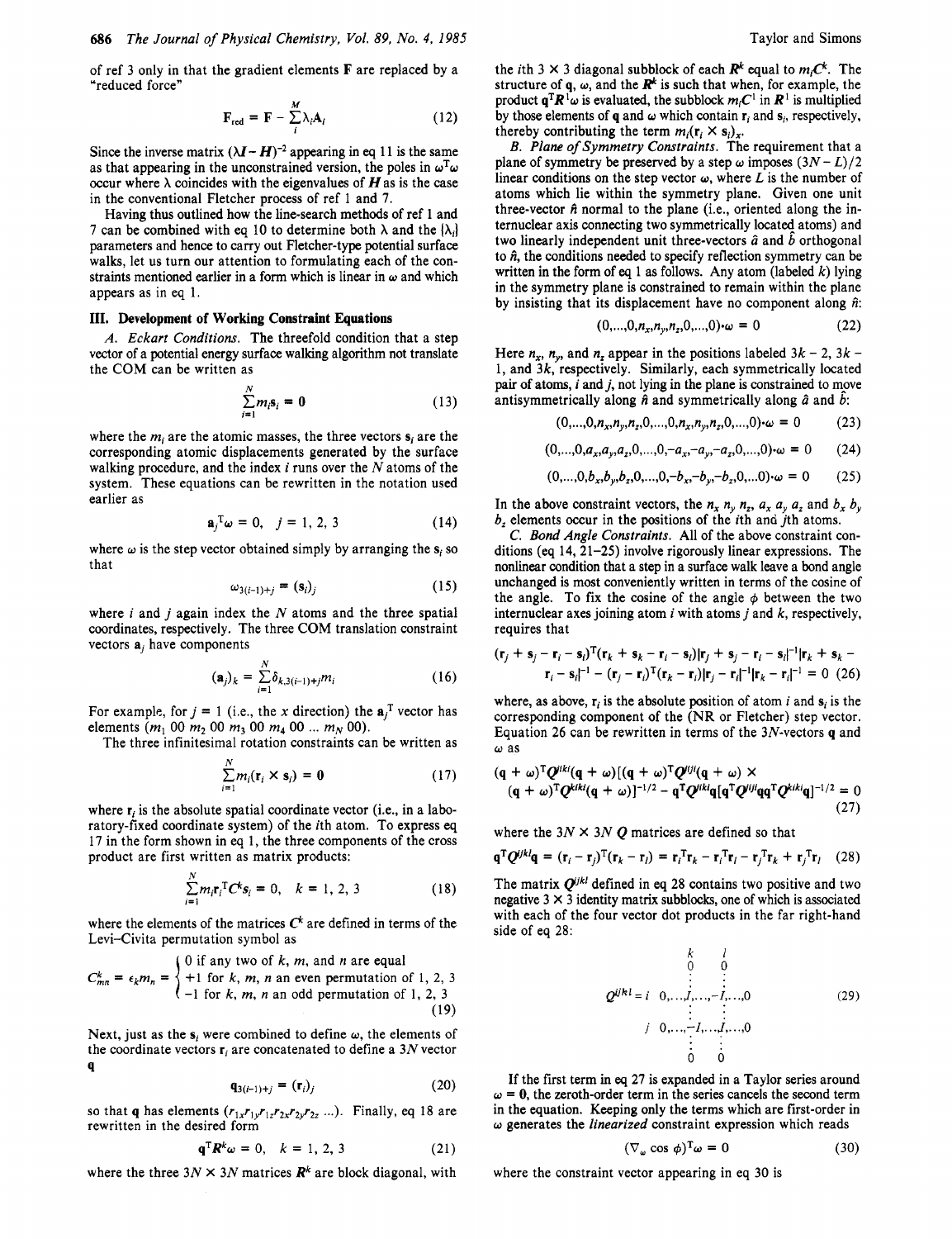Potential Energy Surface Walking Procedures

$$
\nabla_{\omega}\cos\phi = {|\mathbf{r}_j - \mathbf{r}_i|^{-1}|\mathbf{r}_k - \mathbf{r}_i|^{-1}(\mathbf{Q}^{iki} + \mathbf{Q}^{kiji}) - \cos\phi(\omega = 0) \times
$$
  

$$
|\mathbf{r}_j - \mathbf{r}_i|^{-2}\mathbf{Q}^{iji} - \cos\phi(\omega = 0)|\mathbf{r}_k - \mathbf{r}_i|^{-2}\mathbf{Q}^{kiki}|\mathbf{q}
$$
 (31)

Imposing *eq* 30 **on** the NR or Fletcher formula by means of the method of Lagrange multipliers prevents the resulting step vector from having any component along the 3N-vector  $\nabla_{\omega}$  cos  $\phi$  which lies tangent, at **q,** to the curve generated by finite variation of the bond angle  $\phi$ .

*D. Bond-Length Constraints.* The requirement that the distance between atoms  $i$  and  $j$  remains unchanged by a step is easily written as

$$
|\mathbf{r}_j + \mathbf{s}_j - \mathbf{r}_i - \mathbf{s}_i|^2 - |\mathbf{r}_j - \mathbf{r}_i|^2 = 0
$$

or

$$
2(\mathbf{r}_j - \mathbf{r}_i)^{\mathrm{T}}(\mathbf{s}_j - \mathbf{s}_i) + |\mathbf{s}_j - \mathbf{s}_i|^2 = 0
$$
 (32)

In terms of **q** and  $\omega$ , this expression can be written as

$$
2\mathbf{q}^{\mathrm{T}}\mathbf{Q}^{ij}u + \omega^{\mathrm{T}}\mathbf{Q}^{ij}u = 0 \qquad (33)
$$

which is straightforwardly linearized by neglecting the second term

$$
\mathbf{q}^{\mathrm{T}}\mathbf{Q}^{ijj}\omega=0\tag{34}
$$

The **Q""** matrix was defined earlier in eq **28-29.** 

*E. Constrained Rotation of a Substituent Group.* Given a molecule in which the terminal atoms *i, j,* and *k* (e.g., the three H atoms in CH3) are each bonded to an atom *1* which is in turn attached to the rest of the molecule by a bond to atom *m,* the angle of rotation of the ijk group (e.g.,  $CH_3$  group rotation) around the *1-m* bond axis is a curvilinear coordinate. The linearized condition to constrain first-order variation in this rotation angle can be expressed in terms of the components of the torques  $(\mathbf{r}_h \times \mathbf{s}_h)$  for each atom  $(h = i, j, k)$  along the *l,m* bond axis

$$
\sum_{h=ijk} [(\mathbf{r}_h - \mathbf{r}_l) \times (\mathbf{r}_l - \mathbf{r}_m)]^T \mathbf{s}_h = 0
$$
 (35)

Rewriting *eq* 35 in the form of eq 1 yields the desired linearized constraint condition

$$
(0,...,a_x,a_y,a_z,0,...,b_x,b_y,b_z,0,...,c_x,c_y,c_z,0,...)\cdot \omega = 0 \quad (36)
$$

where the three vectors appearing in *eq* 36 are defined by

$$
\mathbf{a} = (\mathbf{r}_i - \mathbf{r}_l) \times (\mathbf{r}_l - \mathbf{r}_m) \tag{37a}
$$

$$
\mathbf{b} = (\mathbf{r}_j - \mathbf{r}_l) \times (\mathbf{r}_l - \mathbf{r}_m)
$$
 (37b)

$$
\mathbf{c} = (\mathbf{r}_k - \mathbf{r}_l) \times (\mathbf{r}_l - \mathbf{r}_m) \tag{37c}
$$

The components  $a_x$ ,  $b_x$ , and  $c_x$  are located in the  $(3i - 2)$ th,  $(3j)$  $-$  2)th, and  $(3k - 2)$ th elements, respectively, of the constraint vector of eq 36.

*F. Dihedral Angle Constraints.* We now consider a molecule in which atoms i, *j,* k, and *1* are bonded together in sequence. The dihedral angle  $\tau$  between the plane containing atoms *i*, *j*, and *k* and the plane containing atoms *j, k,* and *1* is, like the bond length and bond angle coordinates considered above, nonlinear in the space-fixed atomic Cartesian coordinates. As was done for bond angles, an expression of the form of eq 30 can be developed for the first-order constraint of variations in the cosine of the dihedral angle. The cosine of the angle  $\tau$  can be written as

$$
\cos \tau = (\mathbf{v}_{kj} \times \mathbf{v}_{ij})^{\mathrm{T}} (\mathbf{v}_{lk} \times \mathbf{v}_{kj}) |\mathbf{v}_{kj} \times \mathbf{v}_{ij}|^{-1} |\mathbf{v}_{lk} \times \mathbf{v}_{kj}|^{-1}
$$
 (38)

where the three vectors  $v_{mn}$  are defined in terms of the absolute positions **r** and the displacements **s** of the respective atoms:<br> $\mathbf{v}_{mn} = \mathbf{r}_m + \mathbf{s}_m - \mathbf{r}_n - \mathbf{s}_n$  (39)

$$
\mathbf{v}_{mn} = \mathbf{r}_m + \mathbf{s}_m - \mathbf{r}_n - \mathbf{s}_n \tag{39}
$$

By means of the identity

$$
(\mathbf{a} \times \mathbf{b})^{\mathrm{T}}(\mathbf{c} \times \mathbf{d}) = (\mathbf{a}^{\mathrm{T}} \mathbf{c})(\mathbf{b}^{\mathrm{T}} \mathbf{d}) - (\mathbf{a}^{\mathrm{T}} \mathbf{d})(\mathbf{b}^{\mathrm{T}} \mathbf{c}) \tag{40}
$$

eq 39 is rewritten as

$$
\cos \tau = [(\mathbf{v}_{kj}^T \mathbf{v}_{lk})(\mathbf{v}_{ij}^T \mathbf{v}_{kj}) - [\mathbf{v}_{kj}]^2 (\mathbf{v}_{ij}^T \mathbf{v}_{lk})][[\mathbf{v}_{kj}]^2 [\mathbf{v}_{ij}]^2 - (\mathbf{v}_{kj}^T \mathbf{v}_{ij})^2]^{-1/2} [\mathbf{v}_{lk}]^2 [\mathbf{v}_{kj}]^2 - (\mathbf{v}_{lk}^T \mathbf{v}_{kj})^2]^{-1/2}
$$
(41)

which can then be rewritten in terms of the 3N vectors **q** and  $\omega$ :

*The Journal of Physical Chemistry, Vol. 89,* No. *4, 1985* **687** 

$$
\cos \tau = \left[ (q + \omega)^T Q^{kjlk} (q + \omega) (q + \omega)^T Q^{ijkj} (q + \omega) - (q + \omega)^T Q^{kjlk} (q + \omega) (q + \omega)^T Q^{ijkk} (q + \omega) \right] \left[ (q + \omega)^T Q^{kjlk} (q + \omega) (q + \omega)^T Q^{jijlk} (q + \omega) - (q + \omega)^T Q^{kjlj} (q + \omega)^T Q^{kjkl} (q + \omega) \right]
$$
  

$$
= (q + \omega)^T Q^{kjkl} (q + \omega) - ((q + \omega)^T Q^{ikkl} (q + \omega) )^2]^{-1/2} (42)
$$

where the notation of section IIIC has again been employed. Finally, as was done to express the first-order angle constraint as  $(\nabla_{\omega} \cos \phi)^{T} \omega = 0$ , we need to evaluate the gradient of  $\tau$  with respect to  $\omega$  at the point  $\omega = 0$ .

$$
\nabla_{\omega} \cos \tau = \nabla_{\omega} (AB^{-1/2}C^{-1/2}) = B^{-1/2}C^{-1/2}(\nabla_{\omega} A) -
$$
  
 
$$
\frac{1}{2}AB^{-3/2}C^{-1/2}(\nabla_{\omega} B) - \frac{1}{2}AB^{-1/2}C^{-3/2}(\nabla_{\omega} C) \tag{43}
$$

where *A*, *B*, and *C* are the three scalar quantities which are each enclosed in square brackets in eq 41, and again in eq **42,** and

$$
\nabla_{\omega} A(\omega=0) = (\mathbf{q}^{T} Q^{k/ik} \mathbf{q}) (Q^{i/ki} + Q^{k/ij}) \mathbf{q} + (\mathbf{q}^{T} Q^{i/ki} \mathbf{q}) (Q^{k/ik} + Q^{k/ik}) \mathbf{q} - (\mathbf{q}^{T} Q^{k/ik} \mathbf{q}) (Q^{i/ik} + Q^{k/ik}) \mathbf{q} - 2 (\mathbf{q}^{T} Q^{i/ik} \mathbf{q}) (Q^{k/ki} \mathbf{q})
$$
 (44)

$$
\nabla_{\omega}B(\omega=0) = 2(\mathbf{q}^{\mathrm{T}}Q^{kjkj}\mathbf{q})Q^{ijj}q + 2(\mathbf{q}^{\mathrm{T}}Q^{ijj}q)Q^{kjkj}\mathbf{q} - 2(\mathbf{q}^{\mathrm{T}}Q^{kjj}\mathbf{q})(Q^{kjj} + Q^{ijk})\mathbf{q}
$$
 (45)

$$
\nabla_{\omega} C(\omega=0) = 2(\mathbf{q}^{\mathrm{T}} Q^{kik}\mathbf{q}) Q^{kjkj}\mathbf{q} + 2(\mathbf{q}^{\mathrm{T}} Q^{kjkj}\mathbf{q}) Q^{jkl}\mathbf{q} - 2(\mathbf{q}^{\mathrm{T}} Q^{kkj}\mathbf{q}) (Q^{lkl} + Q^{kjlk})\mathbf{q} (46)
$$

Equations 44-46 can also be written as  
\n
$$
\nabla_{\omega}A(\omega=0) = \{v_{kj}\Gamma v_{lk}(Q^{ijkl} + Q^{kij}) + v_{ij}\Gamma v_{kj}(Q^{kjlk} + Q^{lkl}) -
$$
\n
$$
|v_{kj}|^2(Q^{ijkl} + Q^{kij}) - 2v_{ij}\Gamma v_{lk}Q^{kjkj}|q
$$
 (47)

$$
\nabla_{\omega} B(\omega=0) = \{2|\mathbf{v}_{kj}|^2 Q^{jij} + 2|\mathbf{v}_{ij}|^2 Q^{kjkj} - 2\mathbf{v}_{kj}^{\mathsf{T}} \mathbf{v}_{ij} (Q^{kjij} + Q^{ijkj})\}\mathbf{q}
$$
(48)

$$
\nabla_{\omega} C(\omega = 0) =
$$
  
{2|\mathbf{v}\_{ik}|^2 Q^{kjkj} + 2|\mathbf{v}\_{kj}|^2 Q^{klk} - 2\mathbf{v}\_{ik}^{\mathrm{T}} \mathbf{v}\_{kj} (Q^{lkkj} + Q^{kjlk})\mathbf{q} (49)

where, since the gradient is evaluated at  $\omega = 0$ 

$$
\mathbf{v}_{mn} = \mathbf{r}_m - \mathbf{r}_n \tag{50}
$$

involves simply the interatomic position vectors.

### **IV. Summary and Discussion**

In this paper we have shown how to, within any of the conventionally employed potential energy surface walking algorithms, impose geometrical constraints involving center-of-mass motion, rigid-body and internal rotations, bond lengths and angles (including dihedral angles), and symmetry planes. All of these constraints can be written, in linearized forms which are valid for small step lengths, as  $A^T \omega = 0$  where A is a constraint vector which depends **upon** the specific kind of constraint being imposed and  $\omega$  is the Cartesian step vector of length 3*N*. The constraint vectors *(Ai)* pertaining to each of the cases mentioned above are explicitly given in *eq* 16, **21, 22-25,** 31, 34, 36, and 43.

To implement any or all of the constraints treated here, one first must obtain values for the local gradient **F** and Hessian *H*  elements in terms of the 3N Cartesian coordinates describing the locations of the  $N$  atoms. We assume that such information is available either from ab initio or semiempirical quantum chemical calculations or from empirical force-field methods. Next one must compute the constraint vectors **(Ai)** relevant to every constraint to be imposed. These vectors depend, as can be seen clearly by inspecting the equations mentioned above, **on** the local geometry of the molecule and the masses of its constituent atoms. Next, the *D* matrix of eq 8 can be formed for whatever value of  $\lambda$  is appropriate (in the  $\overline{NR}$  algorithm,  $\lambda = 0$ , in the Fletcher algorithm, the optimal choice for  $\lambda$  must be determined iteratively as discussed in earlier work from our lab (see ref 1) and eq 10 can then be solved for the Lagrange multipliers  $\{\lambda_i\}$  associated with each constraint. Finally, the step vector  $\omega$  can be evaluated by using eq 4 and the molecule's atomic centers can be displaced by amounts contained in  $\omega$  to generate the next point in the potential surface walk. This step-by-step walking process can be continued until, at a local minimum or saddle point, the gradient vector